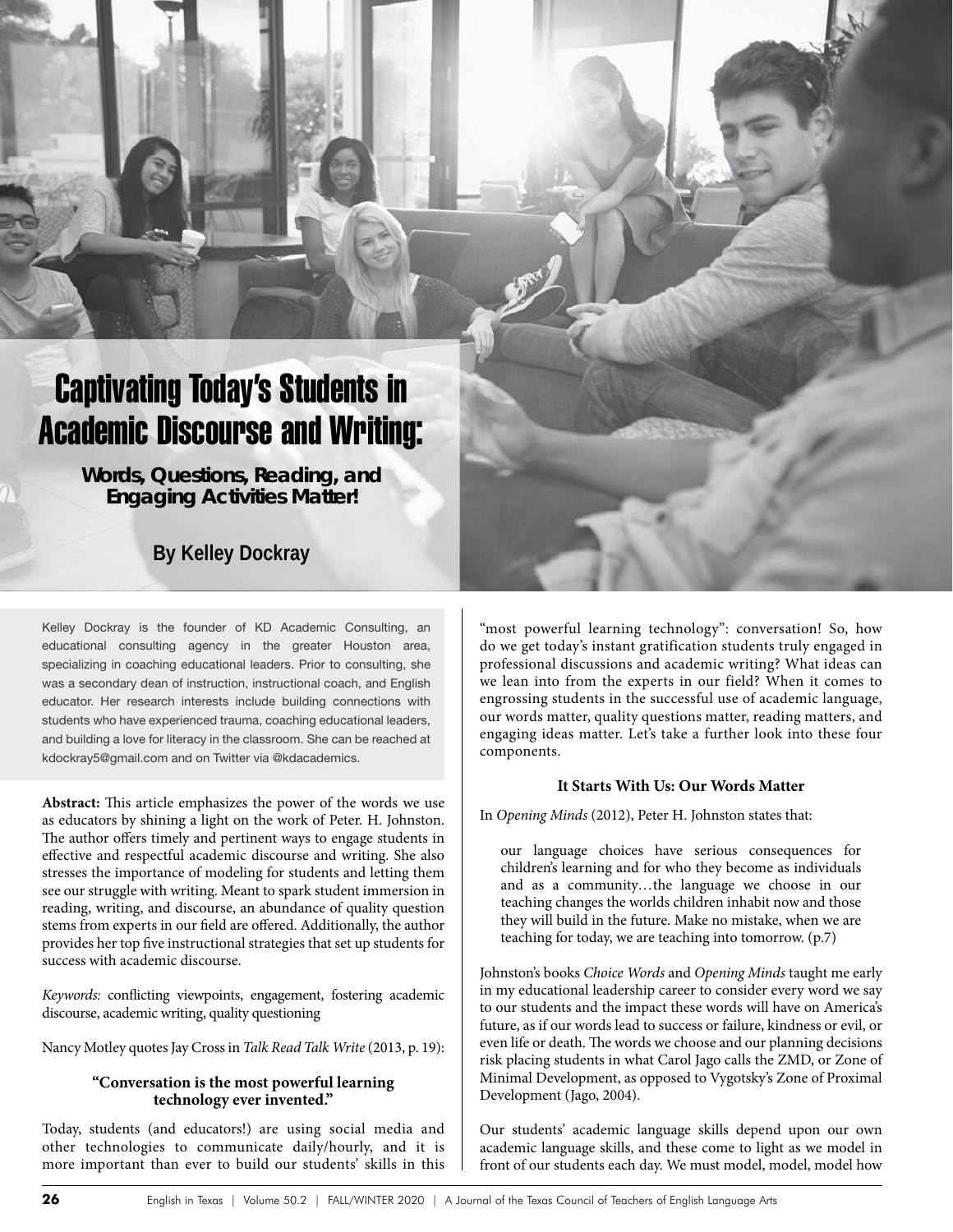to communicate effectively and respectfully in our own writing, our discourse, and our body language and facial expressions.

Furthermore, in *Choice Words* Johnston quotes Courtney Cazden (2001): "Few classrooms in the United States entertain or encourage conflicting viewpoints" (Johnston, 2004, p. 69). In a world with "Facebook Fights," cruel social media posts, the unneighborly Nextdoor app, and political attacks, we must take it one step further. We must not only provide students with repeated practice and opportunities to discuss conflicting viewpoints, but we must also model how to do so professionally and respectfully to set them up for success in the classroom and on social media. We live in a divisive world—now more than ever before—where we do not embrace people with differing viewpoints than our own, where we cannot befriend people from different backgrounds. Frankly, sometimes we can't even be in the same room as "them" and I'm not just talking about family dinner on Thanksgiving Day! To foster professional and respectful discourse, I have found that the strategies offered in Figure 1 promote and strengthen academic discourse. As educators, we have the power to improve this world we live in for the better. We can create opportunities that foster an acceptance of differing viewpoints, different personalities, different people with our own words and by teaching students to use words that can create positive change in our world. It starts with us.

- *• Talk Read Talk Write* (Motley, 2013)
- Philosophical Chairs
- Think/Write/Read Pair Share
- Socratic Seminar
- Read/Write and Say Something (Short & Harste, 1996)

*Figure 1.* My Top 5 Favorite Tried & True Instructional Strategies to Foster Academic Discourse

#### **Questions Matter**

In addition to the words we choose, another way we can foster student discourse and academic writing is in the questions we pose. How strategically do you plan out the questions you ask your students daily? Do you write these questions out for yourself, for your students? Questions matter. Johnston poses two questions for consideration in *Opening Minds*:

A. The three main reasons for the Civil War were . . .?

B. From the perspective of the white male living in the twentieth century, the main reasons for the Civil War were . . .?

Question A will not lead to an engaging conversation; it makes clear with the word *the* that there is a correct answer and that our answer will be judged. Question B is quite different. It is much more likely to lead to an engaging conversation and some learning . . . there will be multiple perspectives. (Johnston, 2012, p. 51)

Our questions need to be thoughtful, as they can lead to extremely varied learning outcomes.

Additionally, we should not be the only people in the room asking the questions. Do we allow students to bring the questions? Do we show students that we value their ideas? Have we yet moved from being the sage-on-the-stage to the facilitator of the learning process? In *Choice Words*, Johnston (2004) stresses, "We cannot persistently ask questions of children without becoming one-whoasks-questions and placing children in the position of the onewho-answers-questions. . . . We position ourselves as the giver of knowledge" (pp. 6, 9).

It is time we hand over the learning to students. This includes wholegroup and small-group discussions. After you pose a question as the group facilitator, leave the group for a time, and allow students

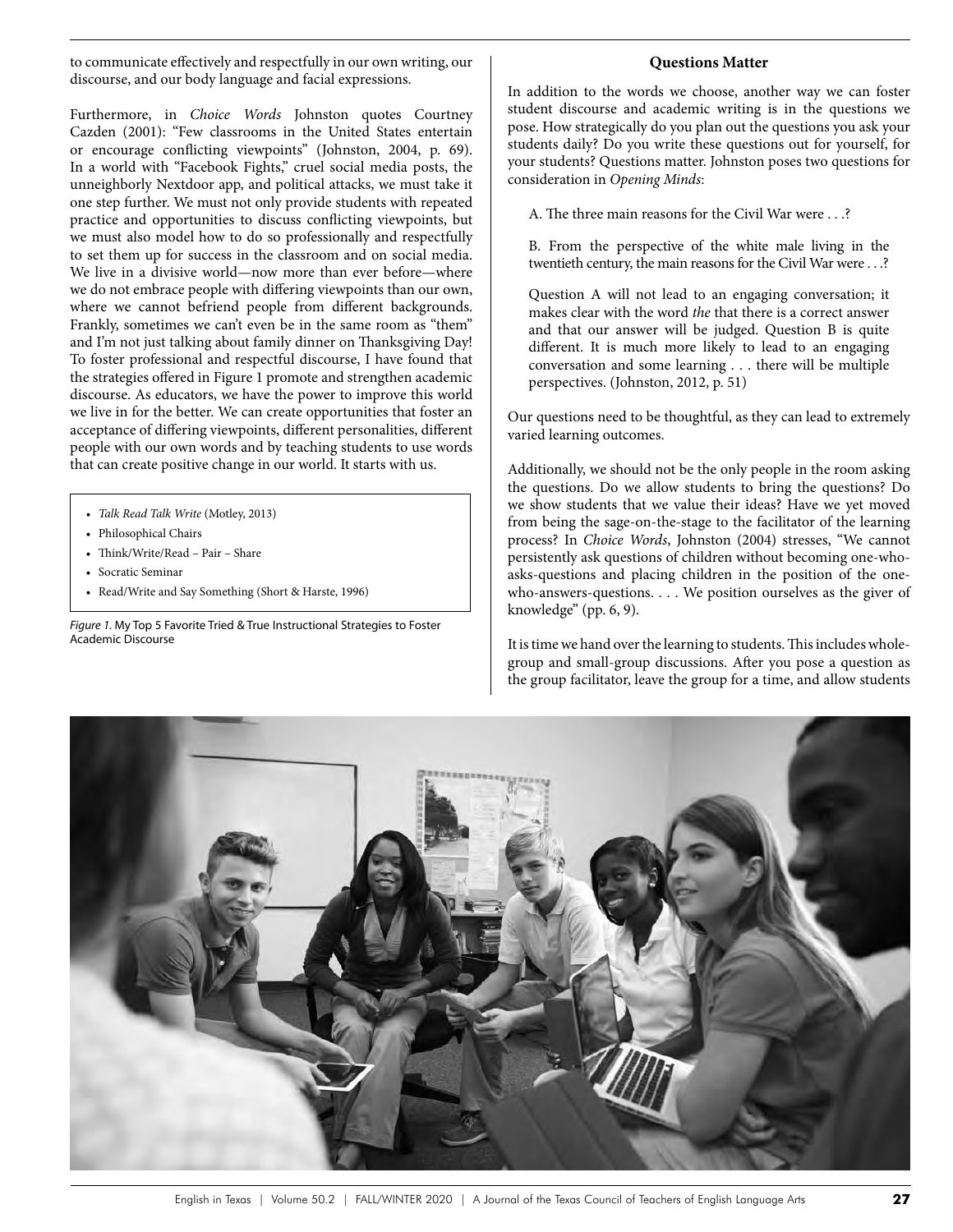to continue the discussion without your involvement. Better yet, have a student be the facilitator. Require students to come to the discussion with questions prepared. Instill protocols/norms that ensure all students have the opportunity to participate. Better yet, have students create the protocols themselves.

Again, the words we use and the questions we pose in the classroom matter. We must pay close attention and ensure we do not place our students back in that ZMD. Figure 2 provides question stems to support the engagement of students in academic thinking, discussion, reading, and writing.

#### **Reading Matters**

In *Classics in the Classroom* (2004), Carol Jago wrote: "Students who read below grade level and English language learners need to read more, not less, than their peers in honors classes" (p. 4). They

| <b>WRITING STEMS</b>                                                               | <b>READING</b> (as a writer) STEMS                                        |
|------------------------------------------------------------------------------------|---------------------------------------------------------------------------|
| Why?                                                                               | Write down a line you wish you had written.                               |
| How?                                                                               | What kind of text is this?                                                |
| What if?                                                                           | How is this different from ________( another genre/text)?                 |
| Suppose                                                                            | What are you noticing?                                                    |
| How have you changed as a writer?                                                  | Any surprises?                                                            |
| Did anyone try                                                                     | Something didn't make sense for you? What can you do?                     |
| • New/difficult words this time?                                                   | That's exactly what readers do.                                           |
| • A different kind of writing this time?                                           | What have you learned most recently as a reader?                          |
| What do you think you need to work on next?                                        | Why did the author choose to do that or choose that word?                 |
| What are you doing as a writer today?                                              | What other word(s) could the author have used?                            |
| How are you planning to go about this? Did your plan help you?                     | What else could the author have done/used?                                |
| Where are you going with this piece of writing?                                    | What is the author not telling us?                                        |
| That's exactly what writers do.                                                    | That's like                                                               |
| How else could you do that?                                                        | What else do I know that is like this?                                    |
| You really have me interested in this character because of the things he/she says. | How else could the author do that?                                        |
| Now, show me how he/she says them and what he/she looks like.                      | What would you like to learn next as a reader?                            |
| If you were to add info/dialogue about that character, where would you put it?     | How do you think the character feels about that?                          |
| The character you created is like _______ in the other story we read.              | What did the author intend? Why?                                          |
| Why/How did you/the author choose to do that or choose to use that word?           | I wonder/Maybe/Seems like/Perhaps                                         |
| What other word(s) could you have used?                                            | Wow!                                                                      |
| Is there anything you might do differently?                                        | Oh, interesting                                                           |
| What else do you think the audience would like to know?                            |                                                                           |
| Let's break a rule!                                                                | <b>OTHER/ALL ACTIVITIES</b>                                               |
| I'm going to challenge you to take a risk as a writer by trying out ______         | What problems did you encounter today?                                    |
| (author)'s way of                                                                  | How can/did you solve it? Anyone else? How else could we solve it?        |
| What would you like to learn next as a writer?                                     | How did you figure that out? How did you know?                            |
|                                                                                    | Which part are you (not) sure about?                                      |
| <b>BUILDING INDEPENDENCE AND SELF-CONFIDENCE</b>                                   | I'll check back with you in a few minutes.                                |
| I like the way you figured that out.                                               | Any compliments?                                                          |
| You really are quite a poet/writer/reader/artist/etc.                              | How could we check that? How could we be sure? What makes you think that? |
| You know what I heard you doing just now? You just                                 | Would you agree with that?                                                |
| What went well? What questions were raised?                                        | Is that an observation or a conjecture?                                   |
| That's not like you.                                                               | You figured that out with each other's help. How did you do that?         |
| I bet you're proud of yourself.                                                    | Anyone else had that sort of feeling/experience?                          |
| How does that make you feel?                                                       | Any other ways to think about that? Any other opinions?                   |
| How does it make you feel to write a piece like that?                              | What are you thinking?                                                    |
| Figure 2. QUESTION STEMS From Choice Words (Johnston, 2004)                        |                                                                           |